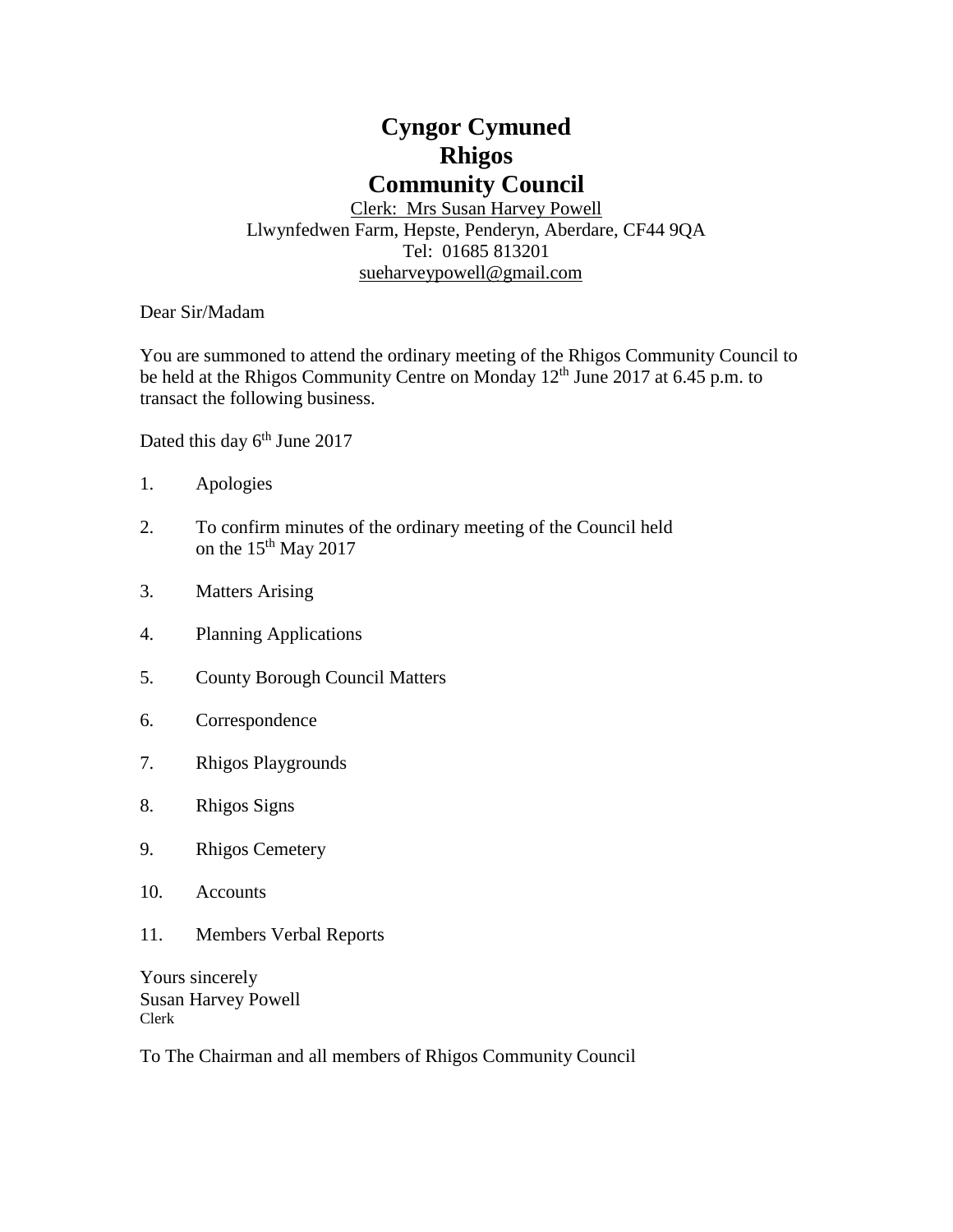# **Rhigos Community Council**

Minutes of the ordinary meeting of Rhigos Community Council held at Rhigos Community Centre on Monday 15th May 2017 at 6.45 p.m.

Present: Cllrs. O Morgan, M Pope, G Thomas, P Oliver, L Leach, H Wagner, M Evans, M Smith, C Hopes, A Tobin, S Maull

All councillors signed their Declaration of Office for their new term as Community **Councillors** 

# **2017/43 Minutes**

It was resolved to confirm Minutes of the Ordinary Meeting of the Council held on 15th May 2017

# **2017/44 Election of Officers**

Chairman – Cllr. Evans proposed Cllr. Oliver this was seconded by Cllr. Morgan and agreed by all.

Vice-Chairman – Cllr. Oliver proposed Cllr. Wagner this was seconded by Cllr. Hopes and agreed by all.

The Declaration of Office was then signed.

# **2017/45 Declaration of Interest**

2017/53 Cllr. Wagner and Hopes left the meeting as they are on the Kids Club committee.

# **2017/46 Matters Arising**

a. Unsafe memorial stones Rhigos cemetery – Cllr. Oliver will speak to Vale Memorials

#### **2017/47 Planning**

It was resolved to note:

a. Proposed extension of existing industrial unit for egg packaging plant.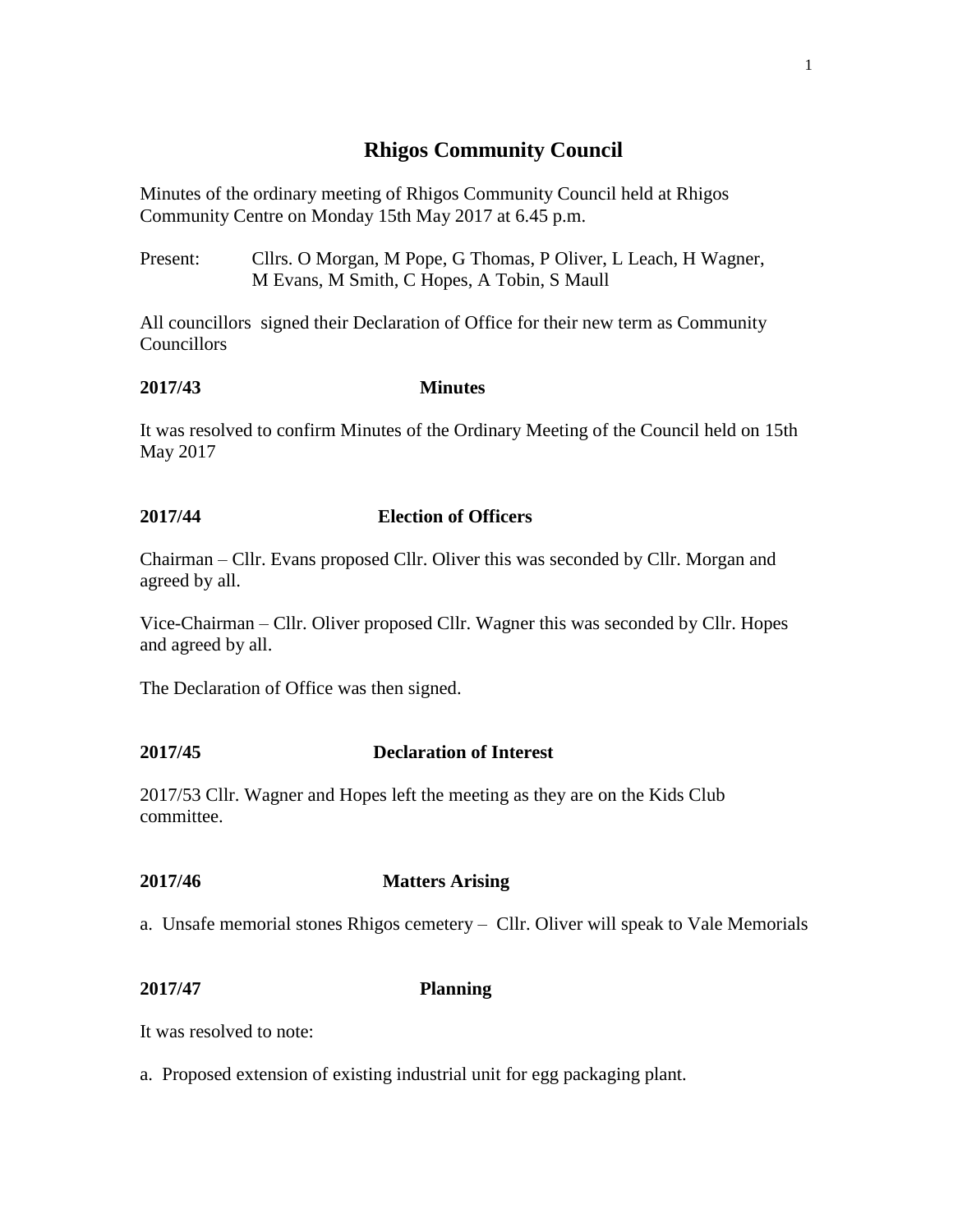#### **2017/48 County Borough Council Matters**

It was resolved that the following complaints be passed on to Councillor G Thomas for his attention.

Cllr. Thomas thanked the council and the locality for voting him back on as county councillor

#### Previous Complaints

Barrier across Parish Road – Nothing to report

There a lot of people suffering from cancer in Rhigos and a high volume of asthma. We are still waiting for the Public Health report – a public meeting will be arranged.

Rhigos Post Office is still closed – Cllr. Thomas to chase this up.

Fence down at the old Ffyndaff site.

The lay by in front of the bus stop at Heol y Graig is breaking up.

Housing development opposite Min Afon – there will be affordable housing on that site under the 106 agreement.

Cllr. Thomas will check whether Green Frog had a consultation period before installing power generators. – evidence shown that the community council and the county councillor (Mrs R Moses) were informed at the time.

Illegal bikes are still accessing Walters – reply from RCT saying that Walters have informed them of the dates of the training events and they have asked Honda to also keep them informed. They said that there is little they can do under the planning application to stop illegal riders and suggested that residents contact the police.

The drains near the school are blocked and the manhole by the school yard is overflowing – work ticket issued.

Nantllechau Farm is planning needed for change of use to a storage yard – no planning needed.

There is rubbish on the Glyneath bank and the channel at the bottom is bad – reported to N & PTCBC.

The trees between Walters and Brynhir need cutting down as they are dangerous – work ticket issued.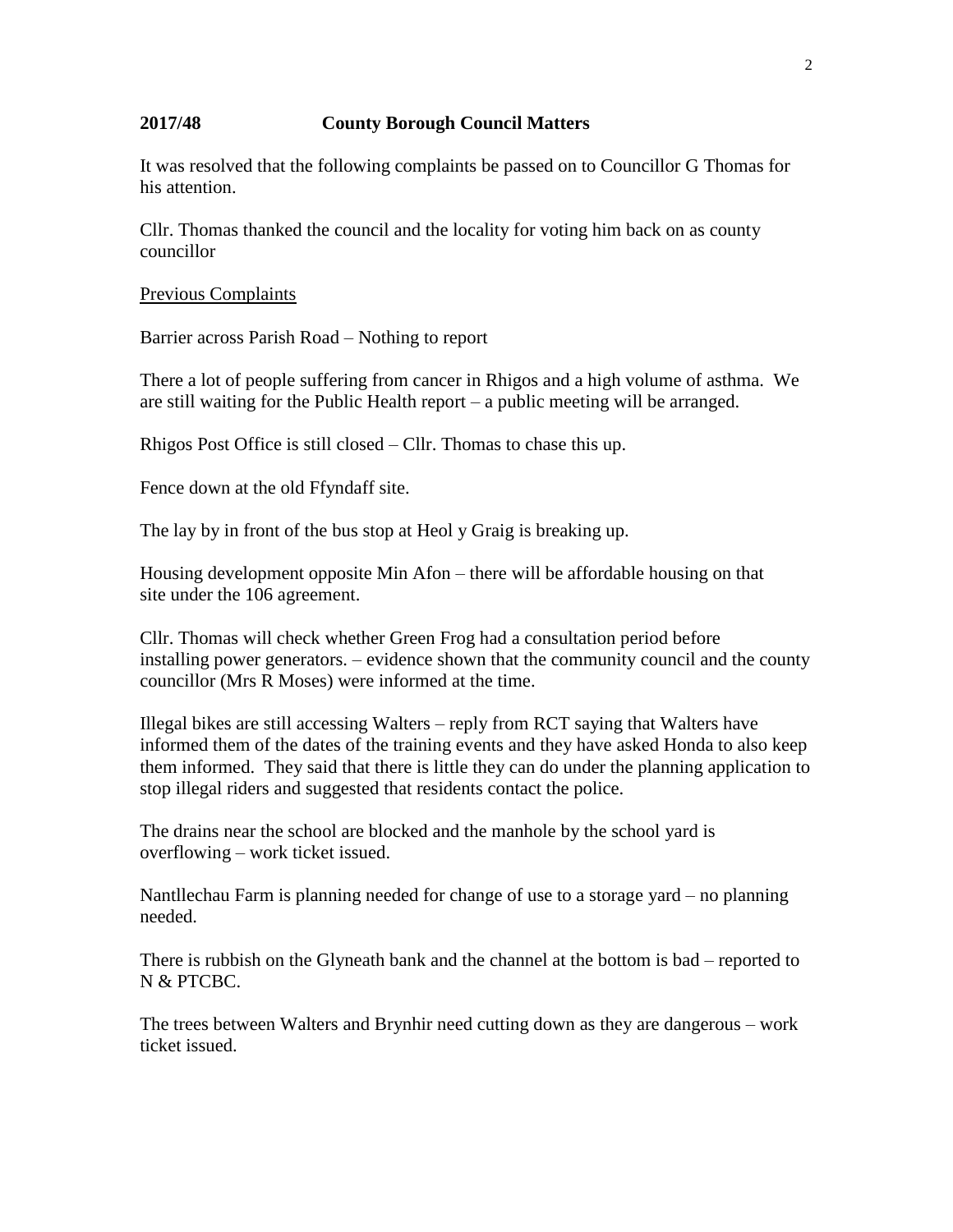Furniture etc in gardens of Trivallis properties – problem is being addressed at present

Land adjacent to the General Store – unable to verify if there is knotweed there, no planning consent applied for.

#### New Complaints

- a. Parking outside the school is dangerous. The P.C.S.O. will be notified. Also buses are speeding past the school and are unable to drop people off because of the parking. It was suggested that the school put a letter out.
- b. Telephone box no update
- c. Are caravans allowed in gardens for people to live in only if the property is being renovated.
- d. Cycle clubs on Sundays in Rhigos Cllr. Thomas has written to the sports dept of RCT and told them about the problems in the village and the complaints from Residents.
- e. A resident has complained that Trivallis have put plastic bags into the walls during recent renovations.
- f. 24 Heol y De is being renovated and all the rubble has been thrown into the garden.
- g. There are pot holes from Halt road under the bridge down to Gamlin's farm.
- h. No grass cutting has been done around the village.
- i. The road is broken up between the cemetery and the New Inn
- j. The pavement at Heol Pendarren is too narrow and prams need to go onto the road.
- k. A gas cylinder has been thrown into the hedge near the bus stop at Heol y Bryn on the main road.
- l. Restoration Plans for Celtic Energy army tanks are being tested up there and there may be plans for a food recycling plant.
- m. Beacons Restoration are parking a van on the side of the road near the top Hirwaun roundabout.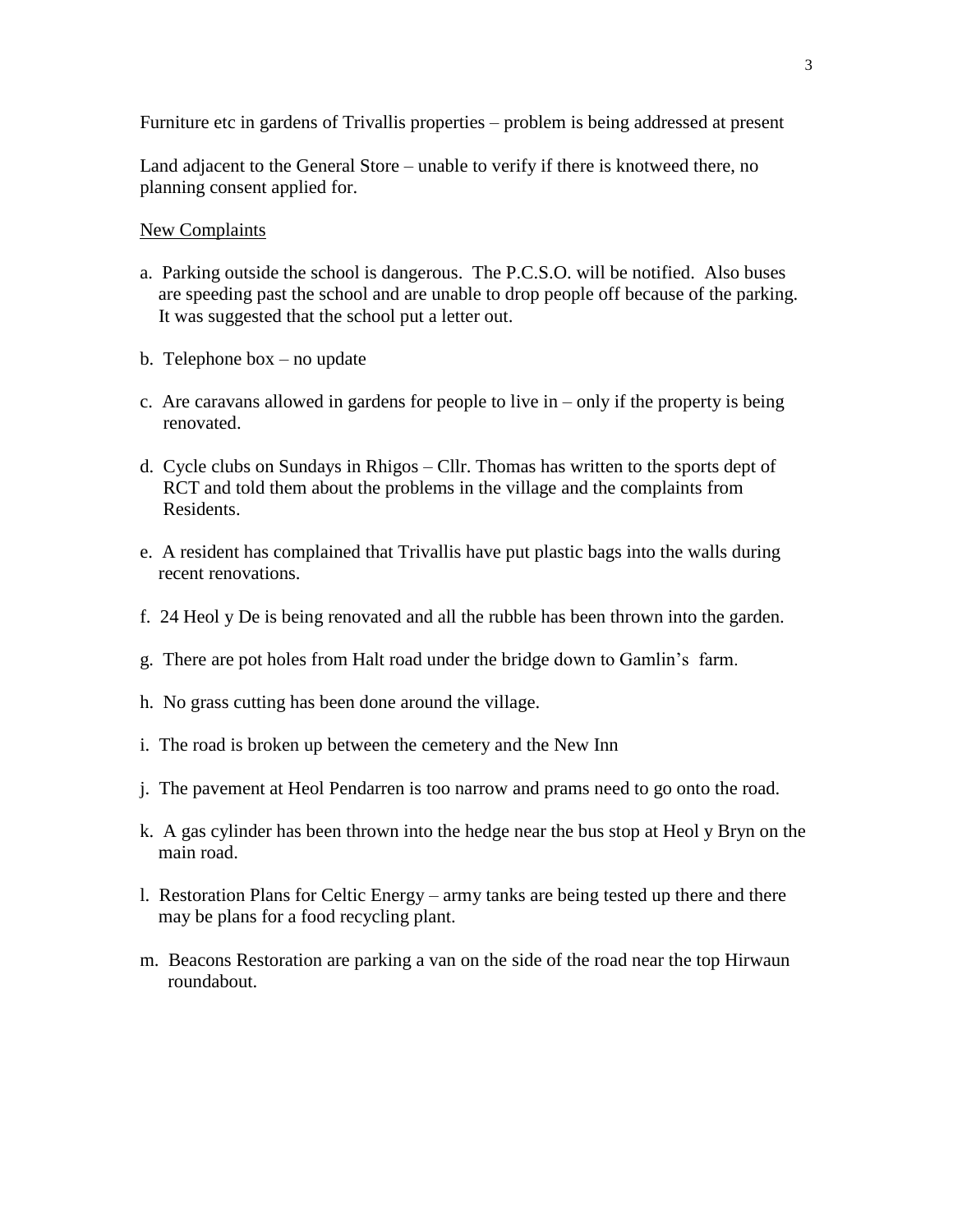#### **2017/49 Correspondence**

It was resolved to receive the following correspondence.

a. An email was received from Vicki Howells A.M. regarding the Enviroparks development. It was agreed that Cllr. Pope write back on behalf on the community council.

#### **2017/50 Rhigos Playgrounds**

- a. Heol y Bryn playground the work is commencing today and will probably last 6 weeks. If there is any spare soil it will be used on the Adventure Playground
- b. The Old Adventure playground an Allotments Committee needs to be set up.

### **2017/51 Rhigos Signs**

Cllr. Morgan will draw up a plan.

#### **2017/52 Rhigos Cemetery**

Mr Oliver has resigned as cemetery caretaker. After discussion it was agreed to use a local contractor for the time being. Cllr. Hopes and Cllr. Maull offered to put the bins out.

Mrs Powell will bring the contract to the next meeting and then it an advert will be drafted.

**2017/53 Accounts**

Mrs Powell presented the balance sheet for 2016/17 which was agreed by all.

Cllr. Wagner presented an invoice for insurance for the Kids Club. She then left the meeting along with Cllr. Hopes who is on the committee. After discussion it was agreed to pay the invoice.

| <b>AON</b> Insurance | £863.93  |
|----------------------|----------|
| Wales Audit          | £341.10  |
| Sign of The Times    | £2378.93 |
| Morten Michel        | £395.75  |
| Wages                | £543.40  |
|                      |          |